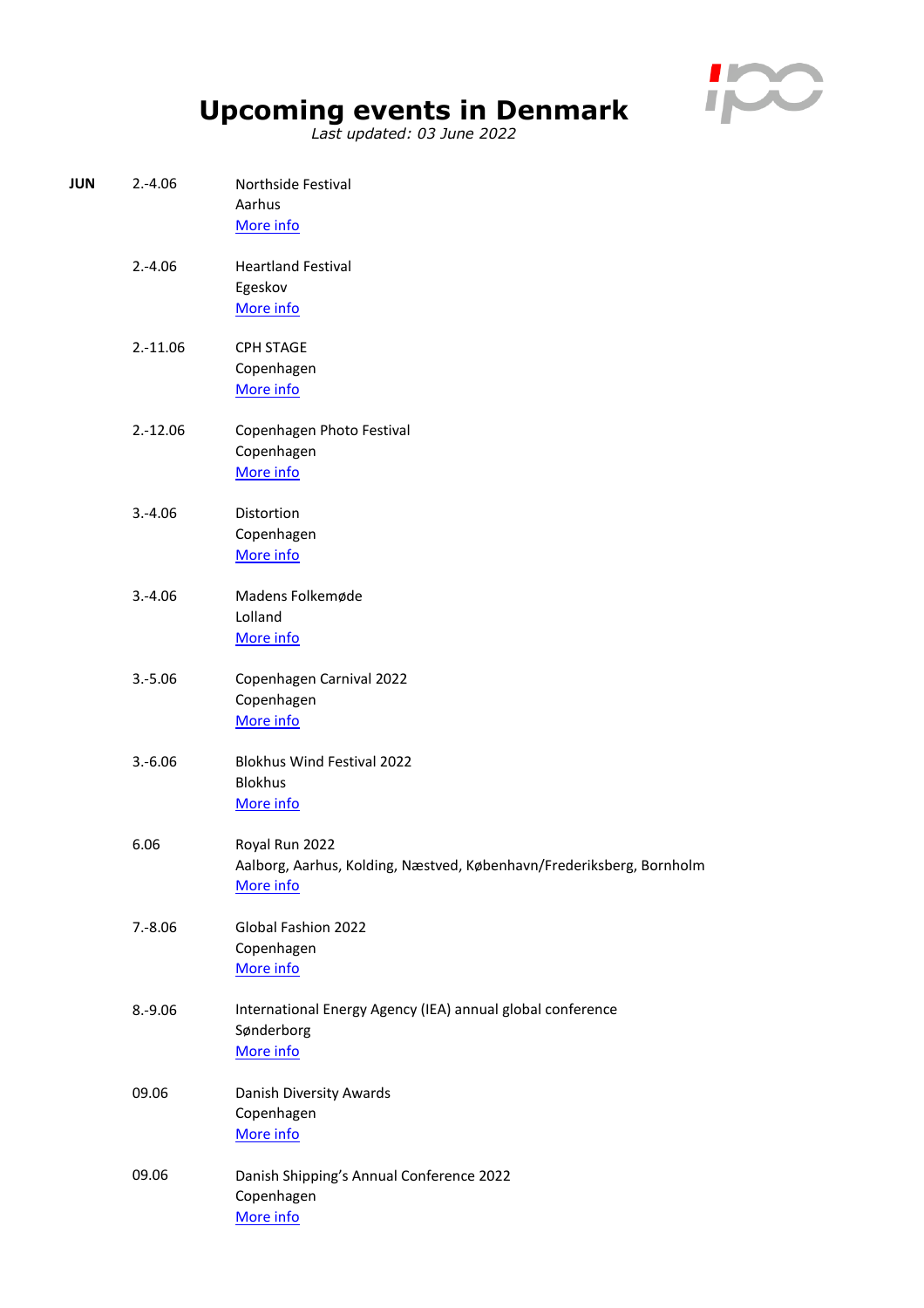| $9.-10.06$     | Copenhagen Democracy Summit 2022<br>Copenhagen<br>More info       |
|----------------|-------------------------------------------------------------------|
| $9.-19.06$     | Literature Xchange<br>Aarhus<br>More info                         |
| $9.-19.06$     | <b>Art Week</b><br>Copenhagen<br>More info                        |
| 11.06          | <b>International Kite Festival</b><br>Fanø<br>More info           |
| 11.06          | Tour de Storebælt<br>Roskilde, Nyborg, Asnæs, Korsør<br>More info |
| 15.-16.06      | 3rd European Conference Hydrogen & P2X<br>Copenhagen<br>More info |
| 15.-16.06      | <b>Building Green Aarhus</b><br>Aarhus<br>More info               |
| 15.-17.06      | 3days of design<br>Copenhagen<br>More info                        |
| 15.-18.06      | Copenhell<br>Copenhagen<br>More info                              |
| $16 - 19 - 06$ | Folkemødet 2022<br>Allinge, Bornholm<br>More info                 |
| 19.06          | Danish Air Show<br>Karup<br>More info                             |
| 21. June       | <b>Greenland's National Day</b><br>Greenland<br>More info         |
| 23-25.06       | Tinderbox<br>Odense<br>More info                                  |
| 24.-26-06      | Art Nordic 2022<br>Copenhagen<br>More info                        |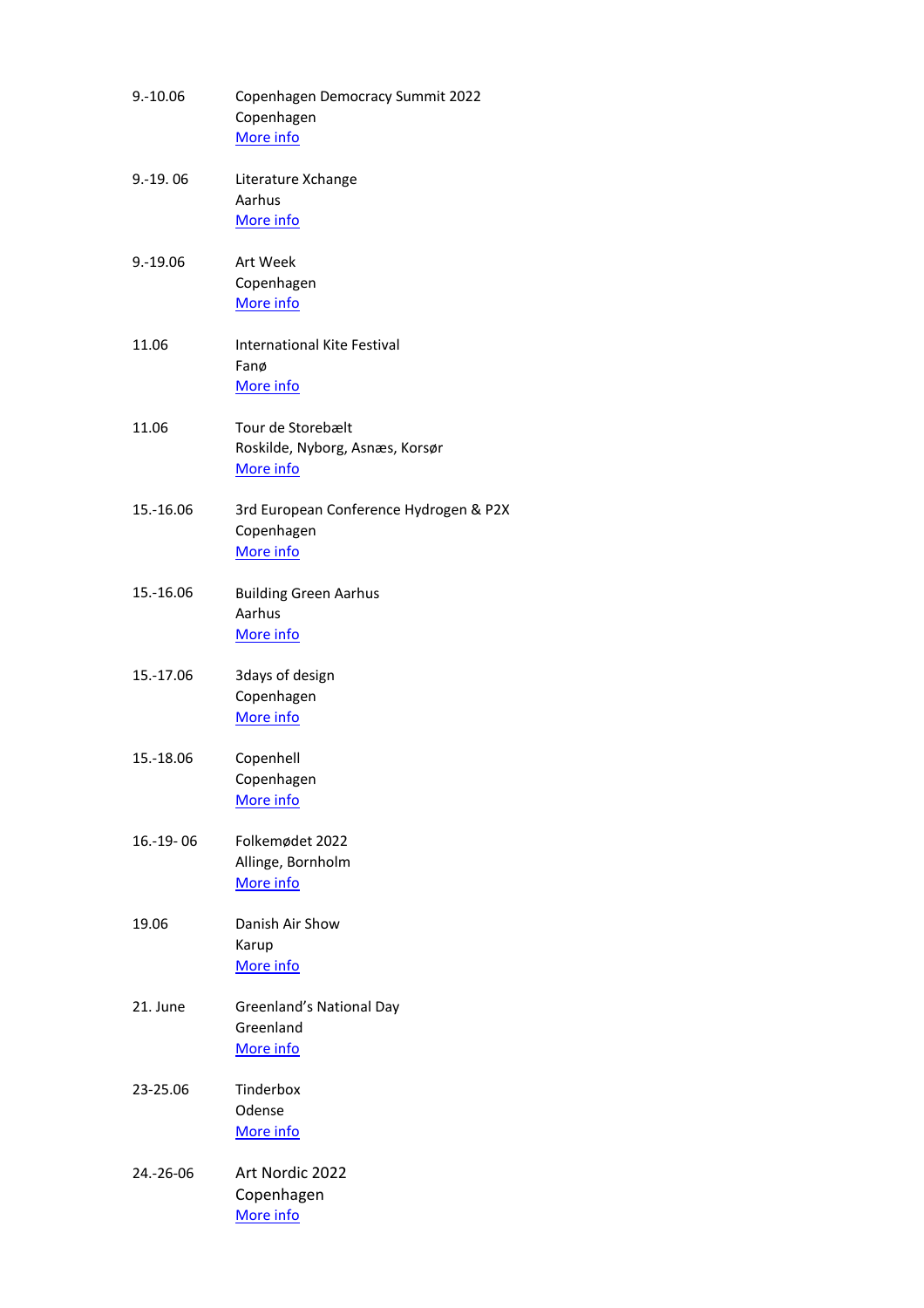|     | 24.06 -10.07     | Copenhagen Jazz Festival<br>Copenhagen<br>More info                                                |
|-----|------------------|----------------------------------------------------------------------------------------------------|
|     | 25.06 - 2.07     | Roskilde Festival 2022<br>Roskilde<br>More info                                                    |
|     | 27.06-3.07       | International Federation of Agricultural Journalists Congress 2022<br><b>Bredsten</b><br>More info |
|     | 27.-30 06        | Play the Game 2022 conference<br>Odense<br>More info                                               |
|     | 29.06            | Faroe Islands National Day<br>Faroe Islands<br>More info                                           |
|     | <b>June 2022</b> | Reopening of Danish Design Museum<br>Copenhagen<br>More info                                       |
| JUL | $1 - 3.07$       | Grand Depart Copenhagen 2022<br>Various places in Denmark<br>More info                             |
|     | 4.07             | Rebild Festival 2021<br>Jutland<br>More info                                                       |
|     | $9.-16.07$       | Aarhus Jazz Festival<br>Aarhus<br>More info                                                        |
|     | 20.07            | <b>World Santa Claus Congress</b><br>Bakken<br>More info                                           |
|     | 30.07            | <b>Stella Polaris Music</b><br>Aarhus<br>More info                                                 |
|     | 30.07            | Verdensballeten i Agger<br>Agger<br>More info                                                      |
|     | 31.07-7.08       | Smukfest 22<br>Skanderborg<br>More info                                                            |
| AUG | $4.-7.08$        | The Tall Ships Races 2022<br>Aalborg<br>More info                                                  |
|     | $5 - 7.08$       | Copenhagen Historic Grand Prix<br>Copenhagen                                                       |
|     |                  |                                                                                                    |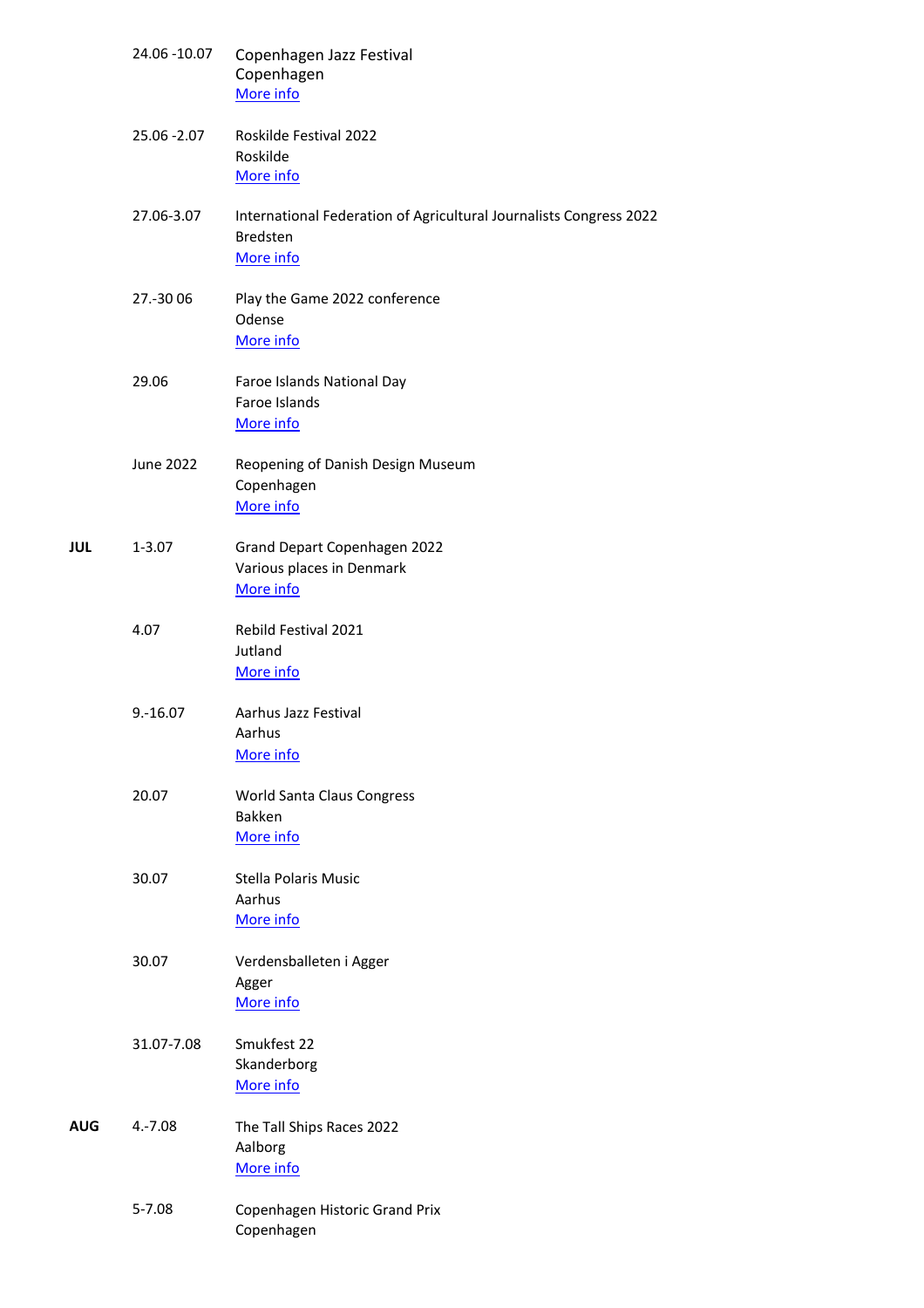## [More info](https://www.chgp.dk/)

| $6.-14.08$ | ECCO FEI World Championships (Int. equestrian federation)<br>Herning<br>More info |
|------------|-----------------------------------------------------------------------------------|
| $9.-12.08$ | Copenhagen Fashion Week<br>Copenhagen<br>More info                                |
| 10.-12.08  | Revolver Copenhagen International Fashion Trade Show<br>Copenhagen<br>More info   |
| 11.-13.08  | O/Day Festival<br>Copenhagen<br>More info                                         |
| 15.-21.08  | Copenhagen Pride<br>Copenhagen<br>More info                                       |
| 16.-20.08  | <b>Postnord Danmark Rundt</b><br>Various places in Denmark<br>More info           |
| 19.-20.08  | Sailing Formel 1<br>Copenhagen<br>More info                                       |
| 19.08      | Danish Air Show 2022<br>Karup<br>More info                                        |
| 19.-27.08  | Copenhagen Opera Festival<br>Copenhagen<br>More info                              |
| 19.-28.08  | Copenhagen Cooking Festival 2022<br>Copenhagen<br>More info                       |
| 21.08      | Ironman Copenhagen<br>Copenhagen<br>More info                                     |
| 21-28.08   | H.C. Andersens Festivals 2022<br>Odense<br>More info                              |
| 25.27.08   | Kulturmødet 2022<br>Mors<br>More info                                             |
| 25.-28.08  | <b>Political Festival of Europe</b><br>Mariager<br>More info                      |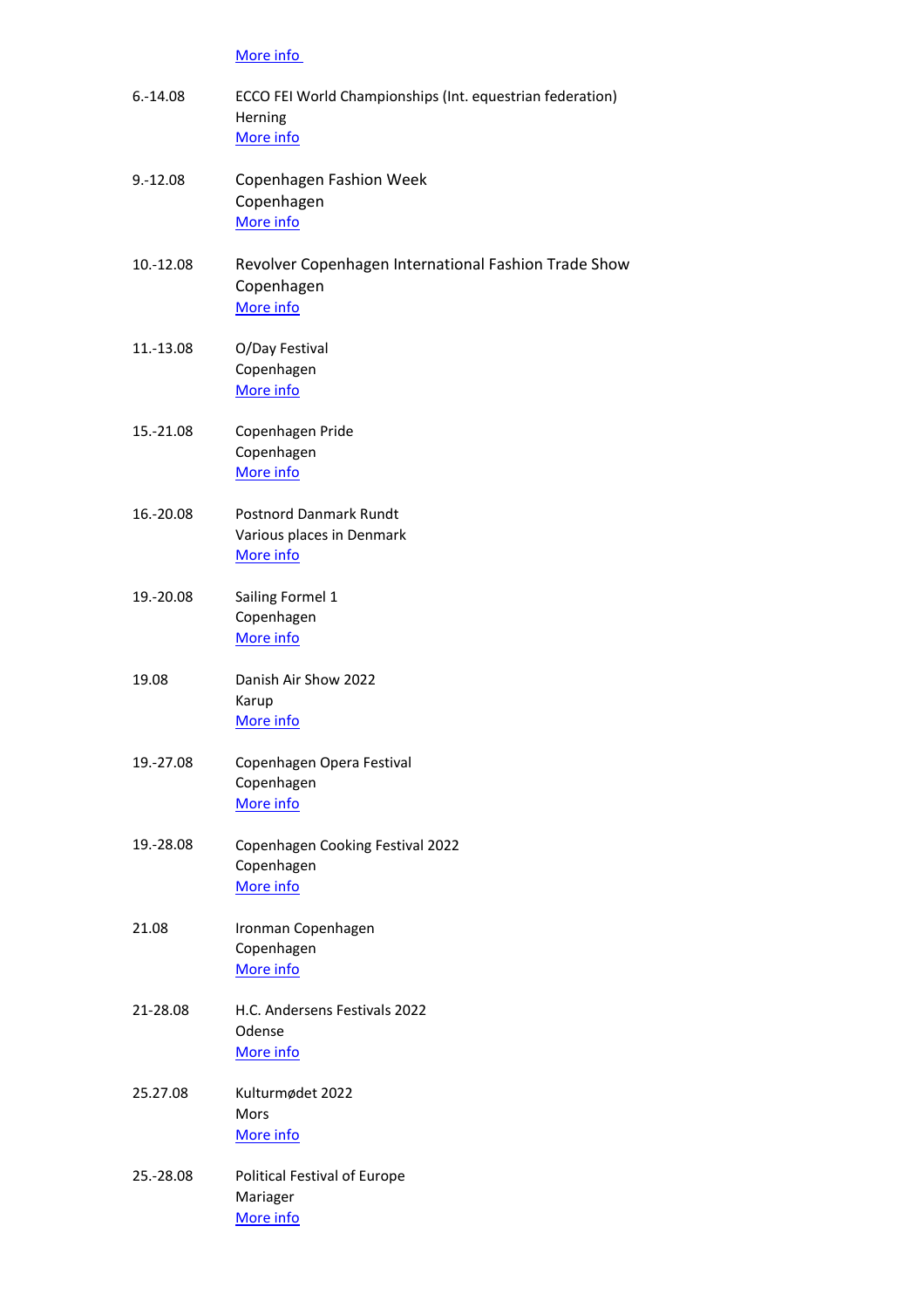|     | 25.-28.08  | Chart Art Fair 2022<br>Copenhagen<br>More info                                                      |
|-----|------------|-----------------------------------------------------------------------------------------------------|
|     | 26.08-4.09 | Aarhus Festuge<br>Aarhus<br>More info                                                               |
|     | 27.08      | Tryg Fonden Copenhagen Swim 2022<br>Copenhagen<br>More info                                         |
|     | 27.-29.08  | The Arctic Circle Greenland Forum<br>Nuuk<br>More info                                              |
|     | 27.-29.08  | Kulturhavn Festival<br>Copenhagen<br>More info                                                      |
|     | 29.08-4.09 | <b>Odense International Film Festival</b><br>Odense<br>More info                                    |
| SEP | $2.-4.09$  | Food Festival Århus<br>Århus<br>More info                                                           |
|     | $2.-18.09$ | Queen's Golden Days Festival<br>Copenhagen<br>More info                                             |
|     | $3.-19.09$ | Copenhagen<br>Golden Days Festival<br>More info                                                     |
|     | 5.09       | Flag Day (veterans and Danes deployed abroad)<br>Nationwide<br>More info                            |
|     | $7.-8.09$  | Ungdommens Folkemøde<br>Copenhagen<br>More info                                                     |
|     | 10.-11.09  | The Conservative Party national council meeting (Konservatives Landsråd)<br>Copenhagen<br>More info |
|     | 11.-15.09  | IWA World Water Congress & Exhibition<br>Copenhagen<br>More info                                    |
|     | 14.-15.09  | TechBBQ (Nordic startup business event)<br>Copenhagen<br>More info                                  |
|     | 17.-18.09  | The Social Democratic party congress 2022 (Socialdemokratiets kongres)                              |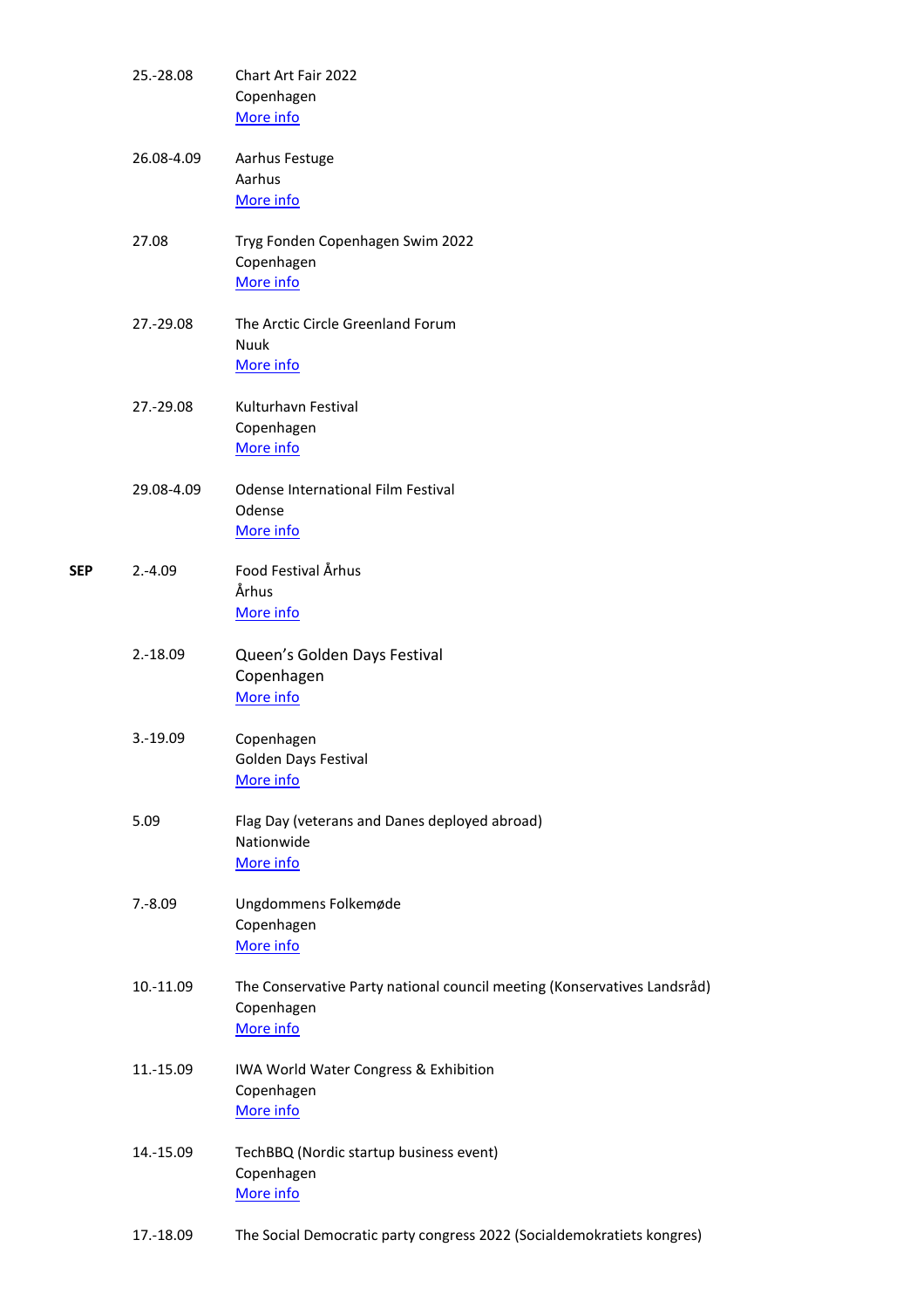|            |                         | Aalborg<br>More info                                                                        |
|------------|-------------------------|---------------------------------------------------------------------------------------------|
|            | 17.-18.09               | The Danish People's Party annual meeting (Dansk Folkeparti årsmøde)<br>Herning<br>More info |
|            | $30.09 -$<br>2.10       | Copenhagen Blues Festival<br>Copenhagen<br>More info                                        |
|            | $30.09 -$<br>2.10       | Kunst for Alle 2022<br>Copenhagen<br>More info                                              |
|            | <b>TBC</b>              | Opening of Enigma<br>Copenhagen<br>More info                                                |
| OCT        | 4.10                    | Folketingets Åbning<br>Copenhagen<br>More info                                              |
|            | 6.10                    | Åbningsdebat i Folketinget<br>Copenhagen                                                    |
|            | $7.10.21 -$<br>22.02.22 | Solo Work Exhibition of Anne Marie Carl-Nielsen<br>Copenhagen<br>More info                  |
|            | 13.10<br>6.11           | Halloween in Tivoli<br>Copenhagen<br>More info                                              |
|            | 18.-23.10               | Denmark Open<br>Odense<br>More info                                                         |
|            | 21.-22.10               | Magiske Dage<br>Odense<br>More info                                                         |
|            | 27.-29.10               | <b>Nordic Ink Festival</b><br>Frederikshavn<br>More info                                    |
|            | 30.10                   | Hans Christian Andersen Literature Awarding<br>Copenhagen<br>More info                      |
| <b>NOV</b> | $1.-3.11$               | International Food Contest (Food Tech)<br>Herning<br>More info                              |
|            | $4.-6.11$               | Bogforum 2022<br>Copenhagen<br>More info                                                    |
|            |                         |                                                                                             |